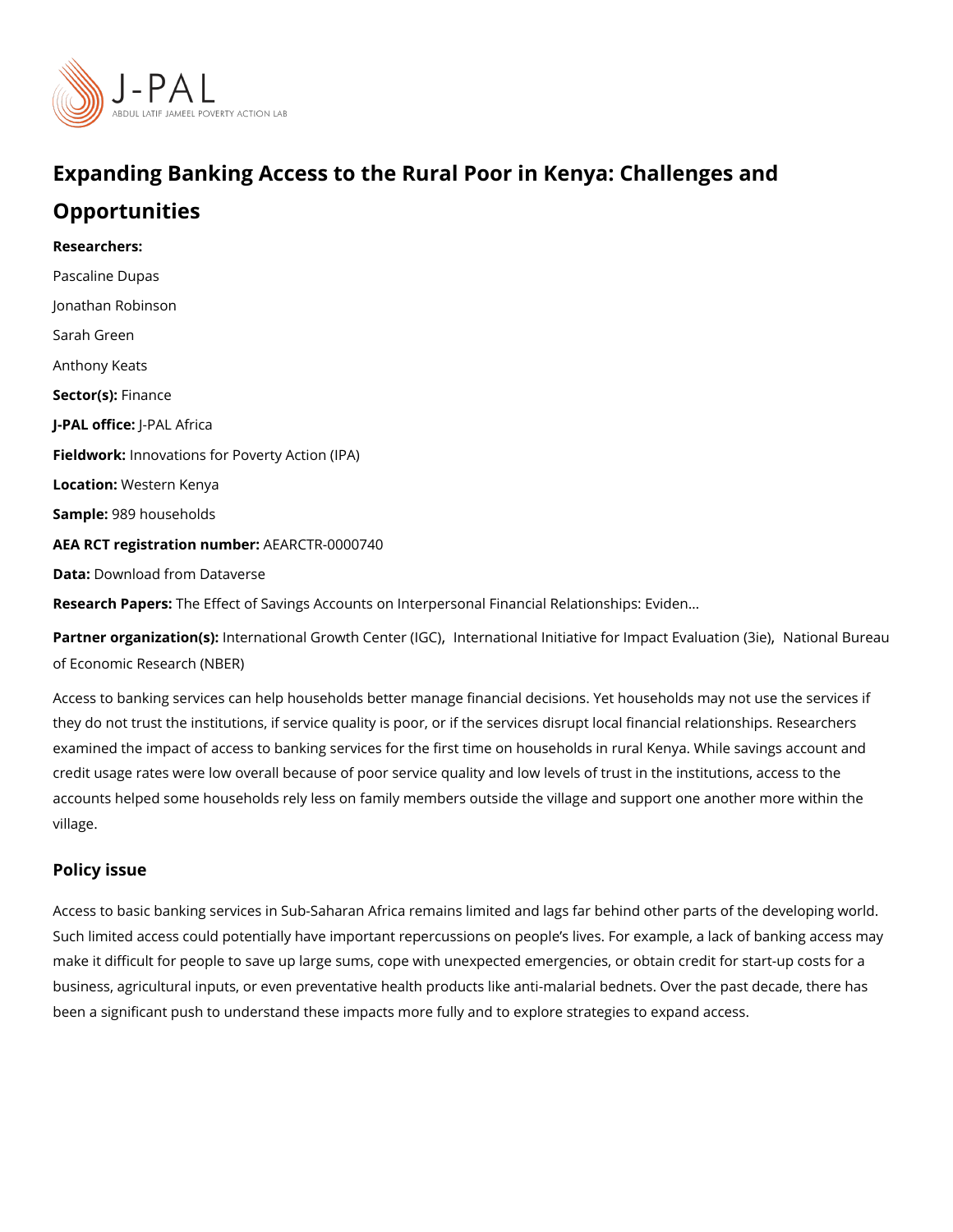Comparatively little attention has been paid to the demand side-- why people may choose to stay out of the formal banking system. Service quality and trust in banking institutions may affect participation. In addition, access to formal banking services may either disrupt or strengthen local financial relationships in which friends and relatives give one another money in times of need.

## **Context of the evaluation**

In western Kenya, large bank branches are located primarily in major towns, often leaving rural villages with very few options. Villages in the study sample had two options: a "village bank", owned by share-holding villagers and affiliated with a microfinance organization, and a partial-service branch (essentially a sales and information office with an ATM) for a major commercial bank. Both types of banks had substantial minimum balance requirements and withdrawal fees, and the village bank also had an account opening fee. Borrowing options varied across the two institutions, but both required multiple guarantors and either a purchase of shares in the village bank or full collateral for loans offered by the commercial bank.

Villagers often supported one another financially outside of the formal banking system. Two types of household relationships were common. In remittance-type relationships, households received significantly more money than they gave (usually from grown children or siblings outside the village). In give-and-take relationships, households gave out roughly equivalent amounts to what they received (among friends and neighbors within the village.)

Households participating in the study were primarily the recipients of support from family members who lived outside the village. Overall knowledge of banking options was very limited at the beginning of the study: only 60 percent of adults knew of the bank branches in the area and almost no one knew the fee schedule for account opening or the conditions for applying for a loan. 55 percent of the adults in the sample were from dual-headed households and 45 percent were single female heads of household. On average, the single female heads of households were older, had less education, lower income levels, and tended to be on the receiving side of their financial relationships.

## **Details of the intervention**

To better understand the demand for formal financial services and how expanded access to banking services affected local financial relationships, researchers conducted a randomized evaluation in two phases. In the first phase, 55 percent of the heads of household from the total sample of 989 households were randomly offered a voucher for a free savings account at either of the two local banks. Among dual-headed households, either the husband, wife, both, or neither were randomly selected to receive the voucher.

For those study participants offered vouchers, researchers paid the account opening fees, provided the minimum balance, and arranged for the banks to simplify the account opening procedures for study participants, but did not waive the withdrawal fees. The vouchers were delivered to people in their homes, at which time field officers explained how the bank and the account worked, along with how to redeem the voucher.

Nine months later, among those who had not received the savings account vouchers, half were randomly selected to receive information about local credit opportunities. Trained staff visited these individuals at home and delivered a detailed script explaining the rules and procedures for obtaining a loan from either of the two local institutions. Among those who had received the savings account vouchers previously, half were selected to receive the same financial information script as well as a voucher redeemable for one free share at the Village Bank, thereby removing one of the most significant barriers to getting a loan. Over the following two years, researchers collected the banks' administrative data and six rounds of survey data, including information on households' income, financial behavior, familiarity with local credit options, and transfers between households.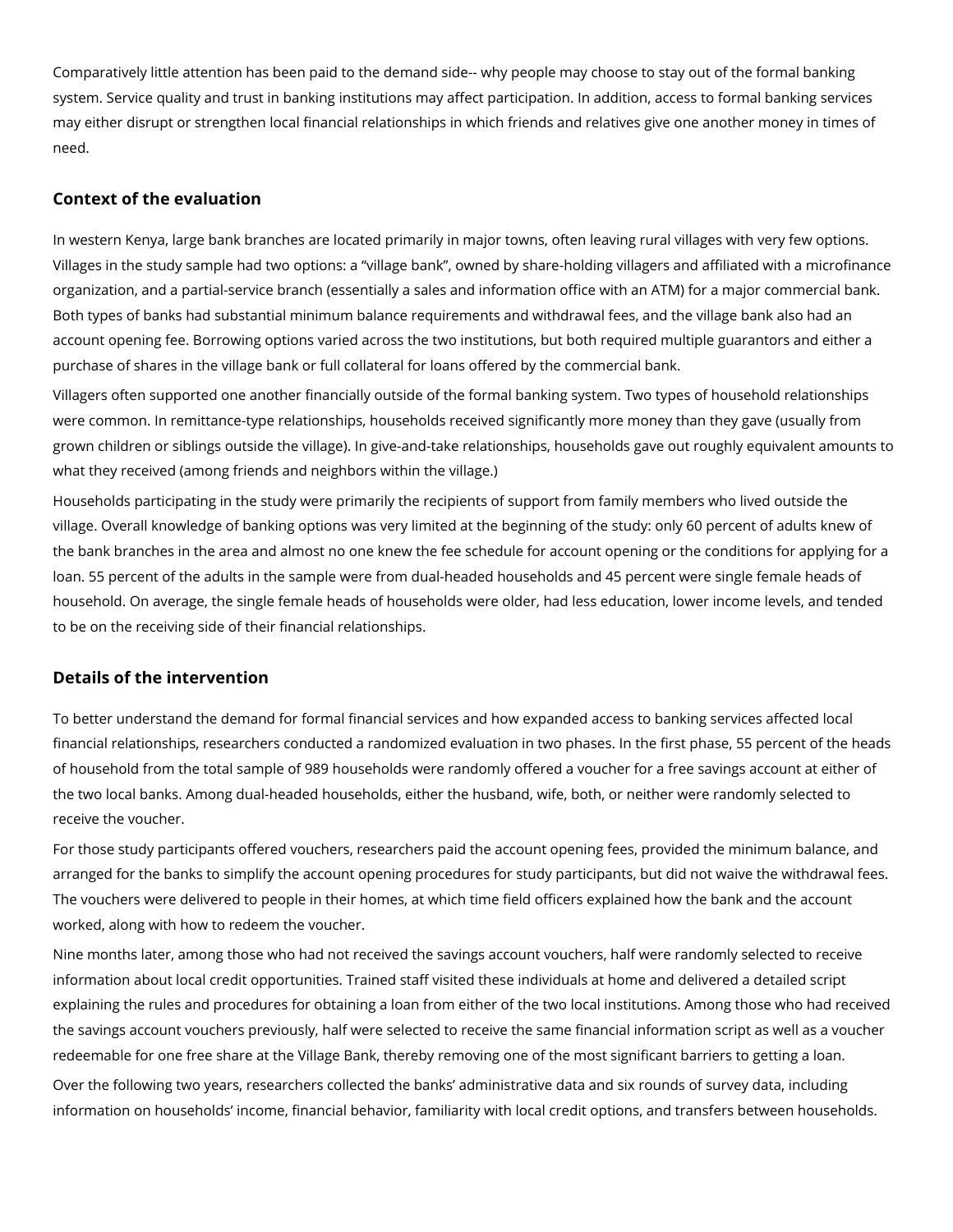## **Results and policy lessons**

While savings account and credit usage was low overall, increasing access to savings accounts helped dual-headed households rely less on family members outside the village and support one another more within the village, accruing positive benefits to these other households.

*Account take-up and usage:* While overall take-up of the savings account was 69 percent, only 15 percent made at least five transactions in the 28-month period following account opening. Similarly, though the vast majority of respondents took the credit vouchers when offered, only 40 percent redeemed them and only 3 percent had even started the process of applying for a loan 6 months later.

These results suggest that entry costs – be it the cost of acquiring information, the opening fees, or the administrative hassle – only partially explain low banking rates. Respondents indicated in qualitative surveys that their most common concerns with the savings accounts were the risk of embezzlement, unreliable services, and transaction fees. When it came to borrowing, respondents reported that their primary deterrent was fear of losing collateral if they could not repay the loan.

Despite the modest take-up, receiving the savings voucher did increase bank usage on average. Households who received the savings intervention were more likely to report having a bank account and more likely to report making a bank deposit and withdrawal within the past 30 days, relative to households that did not receive the voucher. Among the 15 percent most active users, account usage was high: the average amount deposited was US\$223 over 28 months, roughly five times worth of monthly expenditures.

Both men and women increased usage of savings accounts if given an account in their own name, though they did not increase usage if only their spouse was given an account. Although all dual-headed households were given the option of opening the account jointly, only 5% did so. Bank usage was higher among dual-headed households where the husband received the account, compared to those in which women received the account.

*Relationships between households:* Single female-headed households' financial relationships were not affected by access to savings accounts. However, access to the accounts helped dual-headed households become less financially reliant on remittance-type relationships and also helped them become more supportive of other households within the same village. Dual-headed households that received savings account vouchers were 11 percentage points (20 percent) less likely to report needing to rely on relatives or friends to cope with emergencies, relative to the comparison group.

The number of transfers dual-headed household received from remittance relationships decreased by 9 percentage points (or 13 percent), driven by a significant reduction in the number of remittances received from siblings. The number of transfers given to other households in give-and-take relationships increased by 8 percentage points (21 percent), but the amount received did not change, suggesting that households that received the savings vouchers increased their net contribution to this type of financial partner. These positive spillovers suggest that access to bank accounts can have positive effects that extend beyond the household gaining first-time access to a bank account.

*Relationships within households:* Though bank usage was higher among dual-headed households in which the male head received an account, these results did not affect other household financial outcomes, such as transfers between spouses or expenditures. These results suggest that the savings intervention did not affect dynamics within the household.

Overall, these results demonstrate that increasing access to savings accounts can decrease some households' reliance on informal networks of family and friends living outside their villages and enable them to contribute more to give-and-take relationships with those within their villages. This suggests that expanding financial access in rural areas can have positive spillover effects even for households that already have access to banking options.

On the other hand, active take-up of the accounts was seen for only a small fraction of the target population. More research is